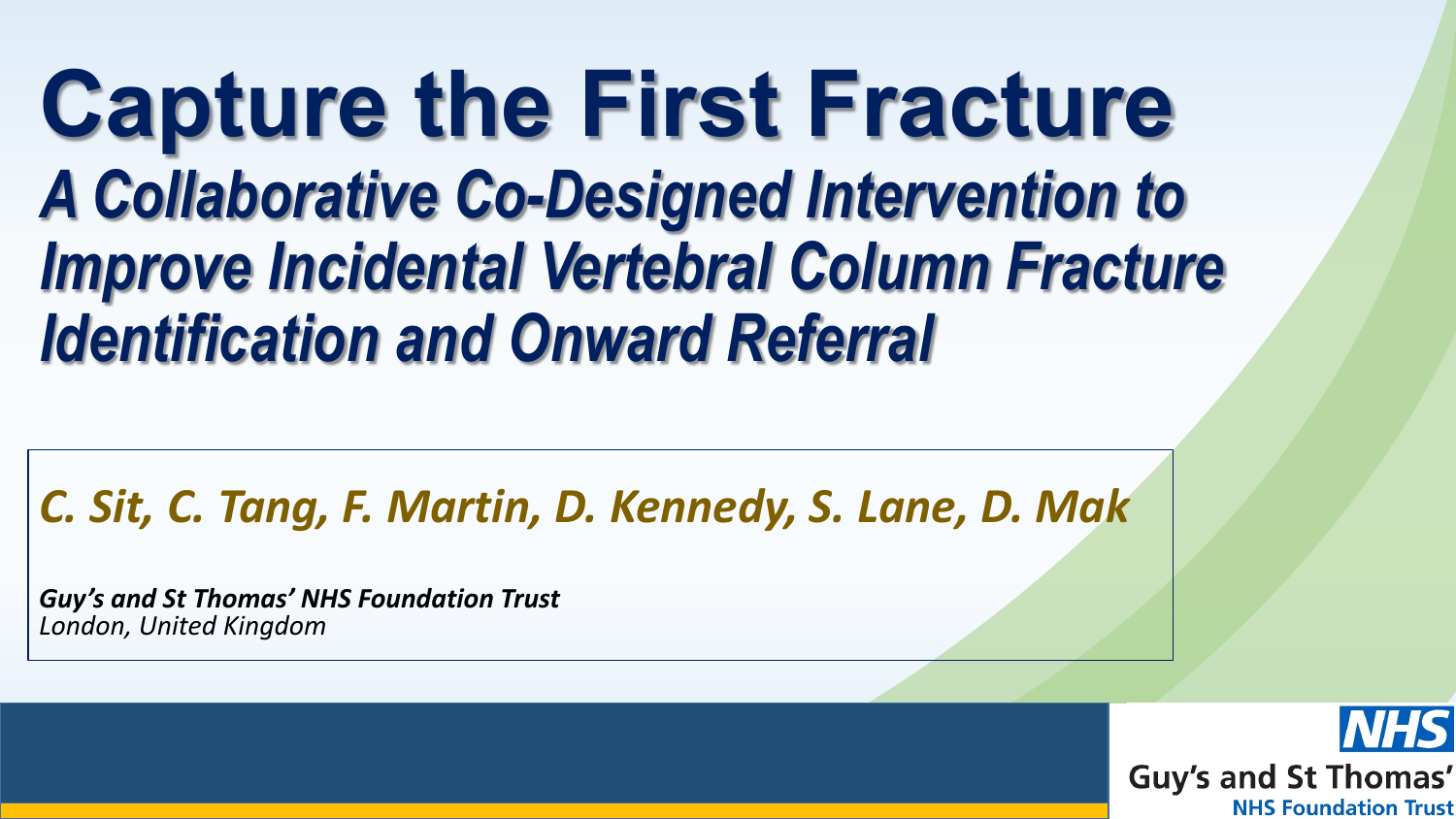# Introduction

#### **Background:**

- Osteoporosis is a chronic condition that can severely affect quality of life.
- Vertebral compression fractures (VCF) are the most common form of osteoporotic fractures.
- Early detection gives an opportunity for secondary fracture prevention.

#### **Issue:**

- 3 million people in the UK have osteoporosis.
- 12% of women aged 50-70 have VCF.
- Up to 70% of VCFs are undiagnosed.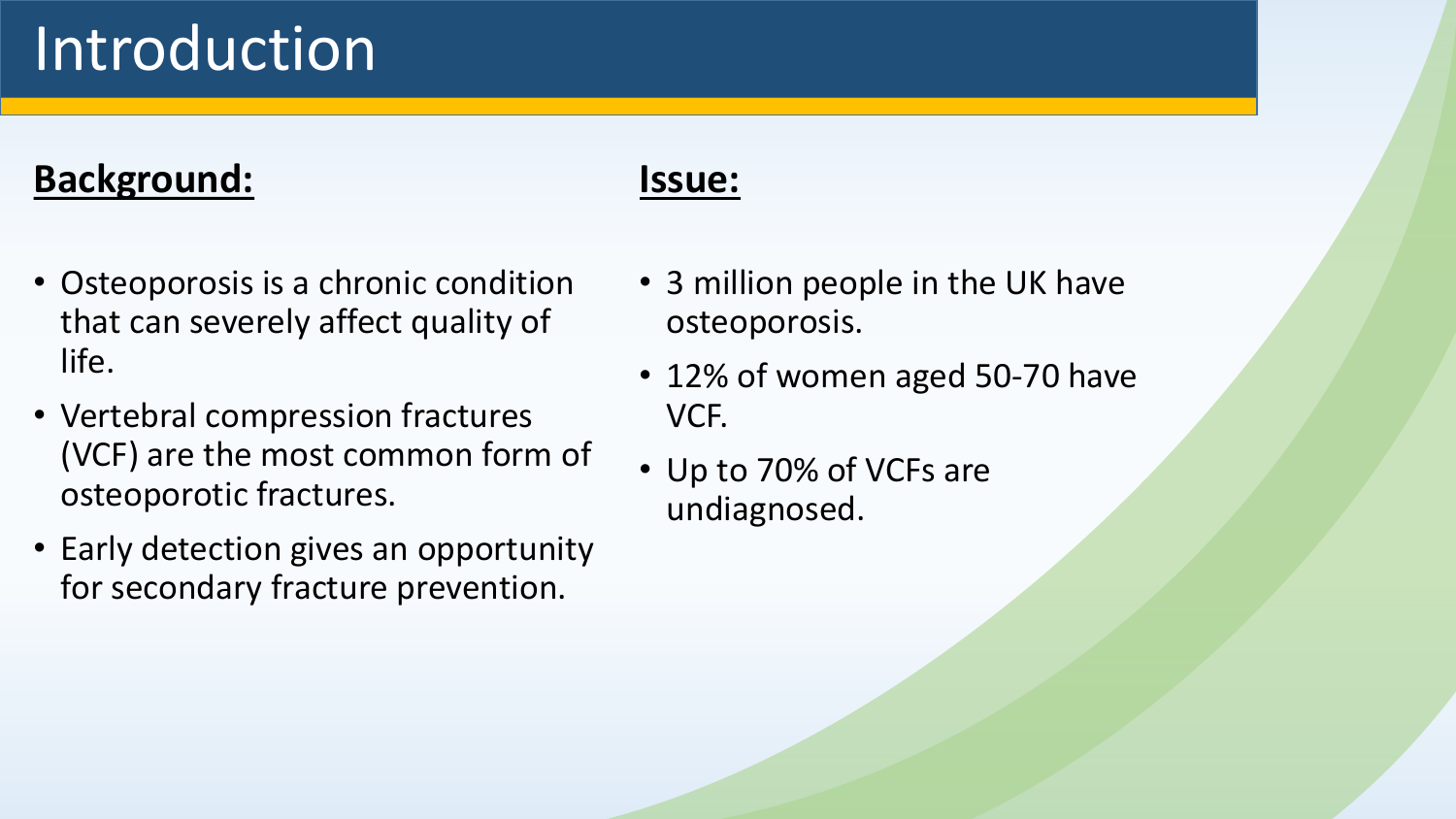

- 1. To embed a systematic and direct referral process between Radiology and the Fracture Liaison Service (FLS) using quality improvement (QI) methodology.
- 2. To encourage radiologists to:
	- a) Actively seek VCFs apparent on any imaging that includes the thoracic and/or lumbar spine.
	- b) Report vertebral fractures clearly and unambiguously.
	- c) Engage with the FLS pathway by inserting trigger phrase in report.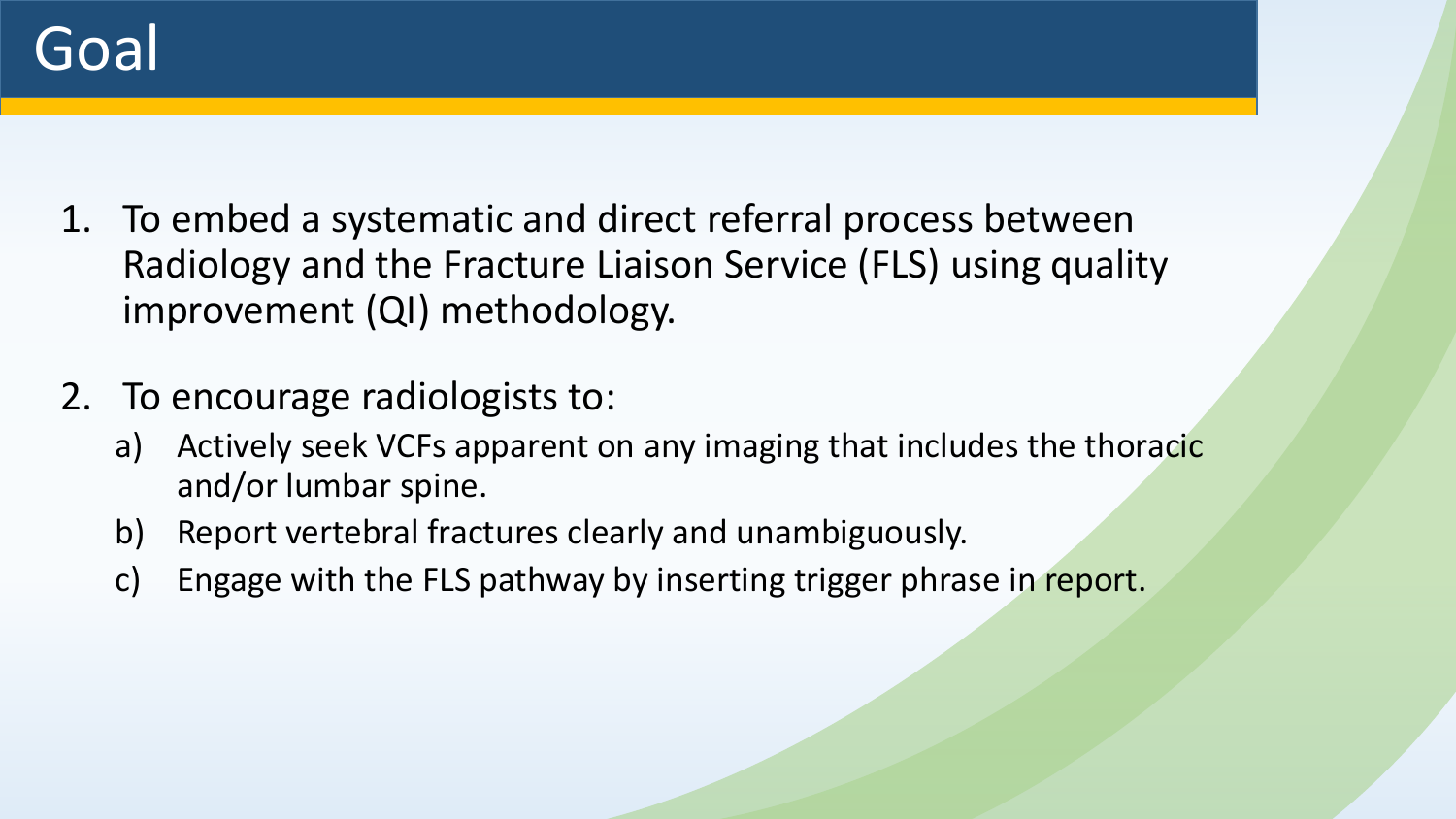### Method

- Multiple Plan, Do, Study, Act (PDSA) cycles were used to test engagement strategies.
- Live data was retrieved weekly from CRIS (Radiology Information System), and the number of cases were plotted on a run chart to assess the effectiveness of interventions.
- Initial audit was undertaken to examine accuracy of our detection and grading of VCF across modalities, in order to identify areas of improvement in reporting. Re-audit was performed 5 months after launch of pathway.
- Regular communication between FLS and the Radiology department were pivotal to ensure we got feedback.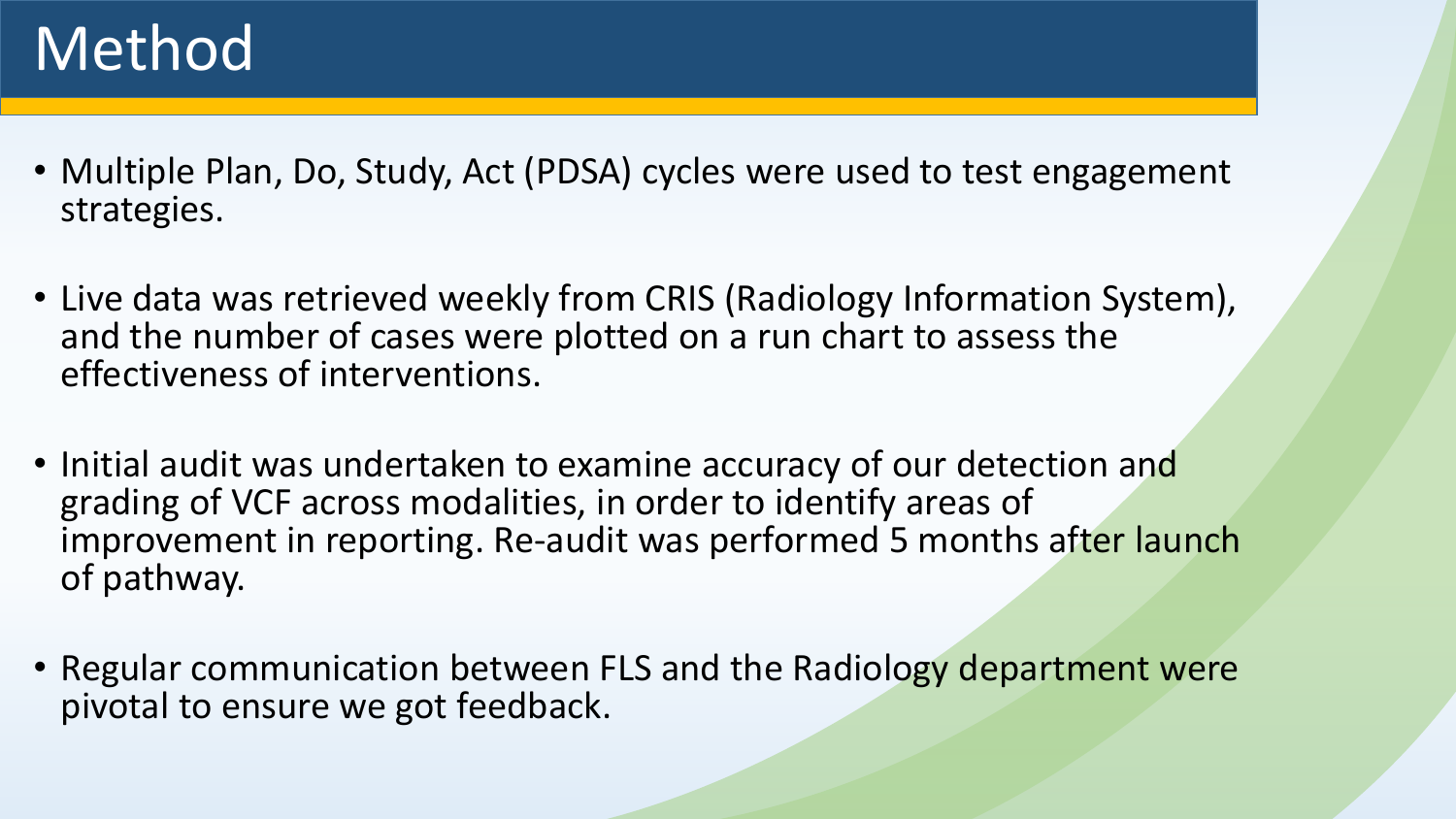| <b>Strategy</b>                      | <b>Implementation</b>                                                                                                 |  |  |  |
|--------------------------------------|-----------------------------------------------------------------------------------------------------------------------|--|--|--|
| <b>Engage stakeholders</b>           | Involve patient representatives, fracture liaison service, radiologists, reporting<br>radiographers and CRIS managers |  |  |  |
| Set up the FLS referral<br>pathway   | Implement a clear referral pathway from Radiology to FLS                                                              |  |  |  |
| <b>Promote the collaboration</b>     | Discuss at departmental consultant meeting and promote the pathway via<br>departmental email                          |  |  |  |
| <b>Standardise referral</b>          | Insertion of trigger phrase on VR                                                                                     |  |  |  |
| <b>Improve referral efficiency</b>   | Insertion of VR template on PACS                                                                                      |  |  |  |
| <b>Improve communication</b>         | Repeat departmental email<br>Presentation of pathway at the departmental audit meeting                                |  |  |  |
| <b>Create clear standards</b>        | Poster campaign to encourage referral and to standardise reporting<br>terminology                                     |  |  |  |
| <b>Assess current practice</b>       | Re-audit of data to assess interventions                                                                              |  |  |  |
| <b>Identify useful interventions</b> | Assess the run chart with interventions                                                                               |  |  |  |
| <b>Encourage good practice</b>       | FLS emails with updates of referrals                                                                                  |  |  |  |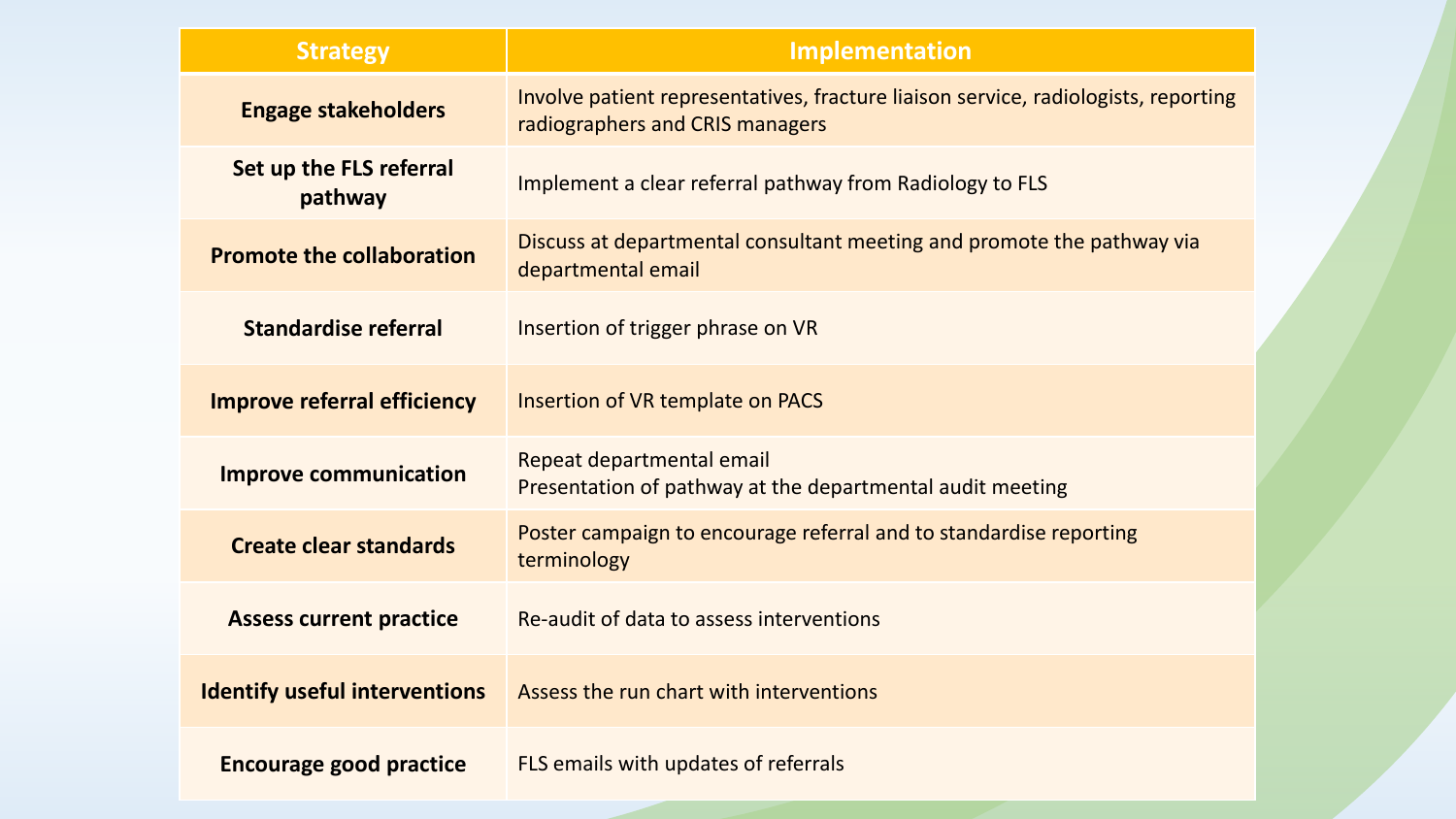### Results: Number of Referrals

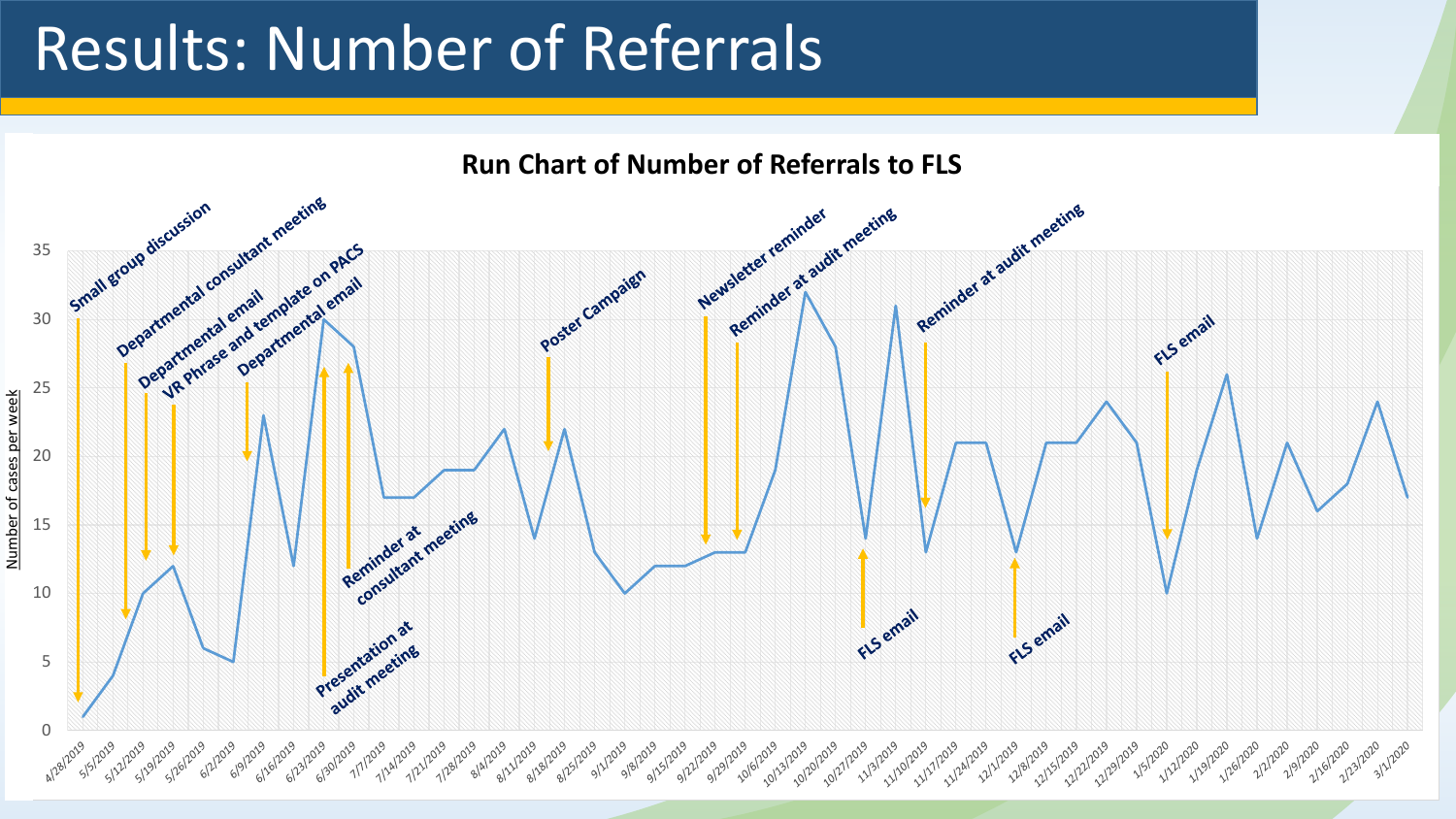**Number of referrals per month:**

- May 2019: **32**
- June 2019: **98** July 2019: **72**
- Aug 2019: **71**
- Sep 2019: **60**
- Oct 2019: **93**
- Nov 2019: **86**
- Dec 2019: **100** Jan 2020: **69**
- Feb 2020: **96**
- Through a collaborative multidisciplinary effort, we have set up an embedded referral system to increase the number of VCFs identified.
- The numbers of referrals were reviewed weekly, and allowed us to perform appropriate interventions to encourage the number of referrals.
- To date, a total of **649** patients with incidental VCF were identified, with **400** now on a treatment pathway.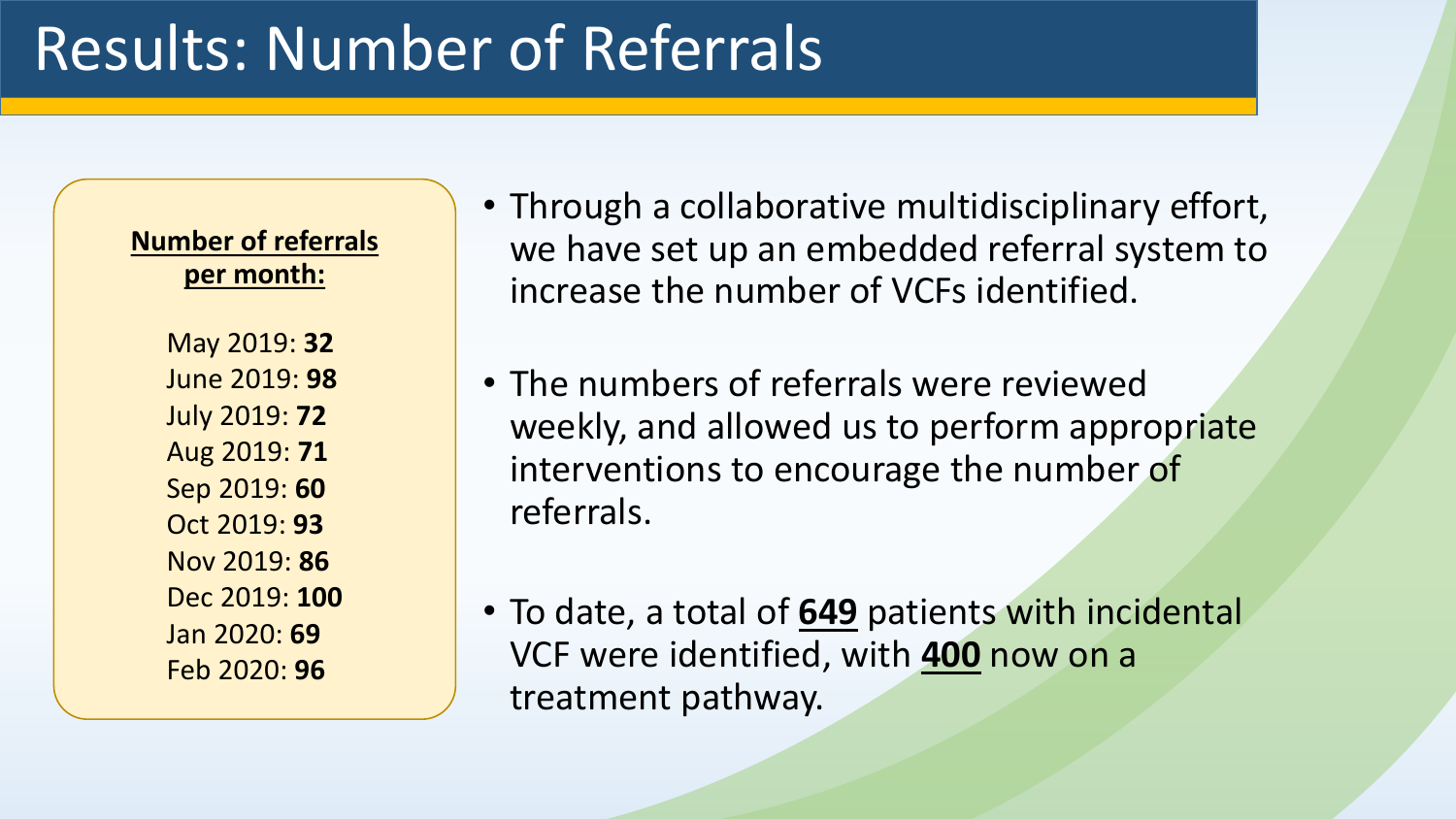### Results: Audit

|                      | <b>No. of VCFs</b><br><i>identified</i> | <b>Comment on T/L</b><br>spine appearance | <b>Moderate/</b><br>severe # correctly<br>identified | <b>Vertebral # reported</b><br>with correct<br>terminology | <b>Recommendation</b><br>for further<br><i>assessment</i> |
|----------------------|-----------------------------------------|-------------------------------------------|------------------------------------------------------|------------------------------------------------------------|-----------------------------------------------------------|
| <b>Initial Audit</b> | 40                                      | 40                                        | 8                                                    | 31                                                         | 11                                                        |
| <b>June 2019</b>     |                                         | (100%)                                    | (20%)                                                | (78%)                                                      | (28%)                                                     |
| <b>Re-audit</b>      | 30                                      | 30                                        | 23                                                   | 26                                                         | 13                                                        |
| November 2019        |                                         | (100%)                                    | (77%)                                                | (87%)                                                      | (43%)                                                     |

- In each audit, we reviewed 300 consecutive studies in different modalities (100 plain films, 100 CTs and 100 MRIs) which included the thoracic +/- lumbar spine to assess:
	- If VCFs have been identified correctly and reported accurately
	- If recommendation for further assessment (FLS trigger phrase) has been included in the report
- The re-audit demonstrated improvement in all of our targets over the course of 5 months.
- While the results are encouraging, continued effort should be made in maintaining the level of accurate reporting, and in increasing referral numbers.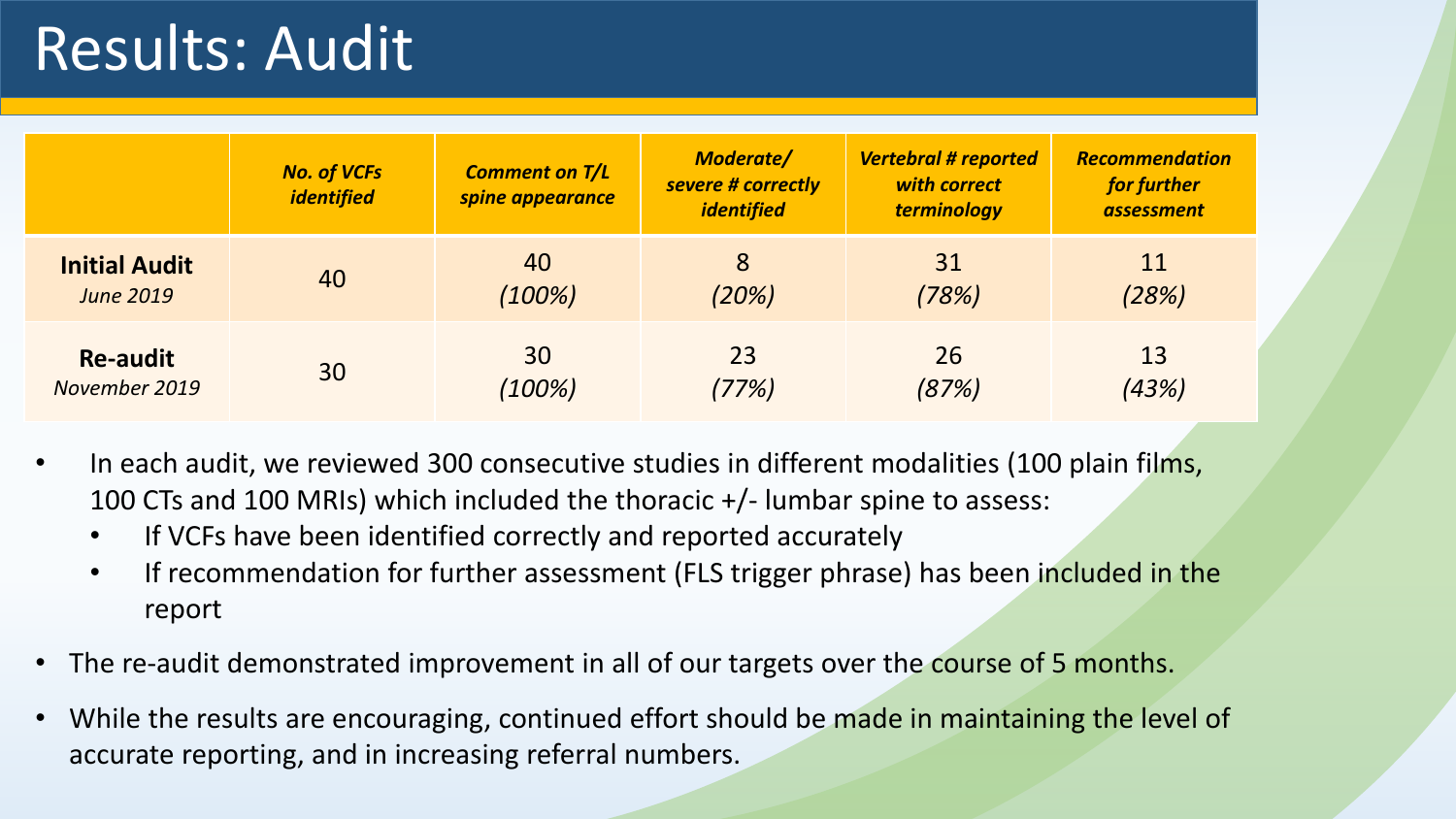# Conclusion

- Vertebral compression fractures are one of the most common forms of osteoporotic fractures, and early identification allows for secondary prevention and improvement in quality of life.
- Through a collaborative effort, we have successfully embedded a trigger phrase denoting incidental VCF identification, with a streamlined FLS referral pathway.
- Future work must involve sustaining (and further improving) FLS referral and improving the reporting accuracy of VCFs.